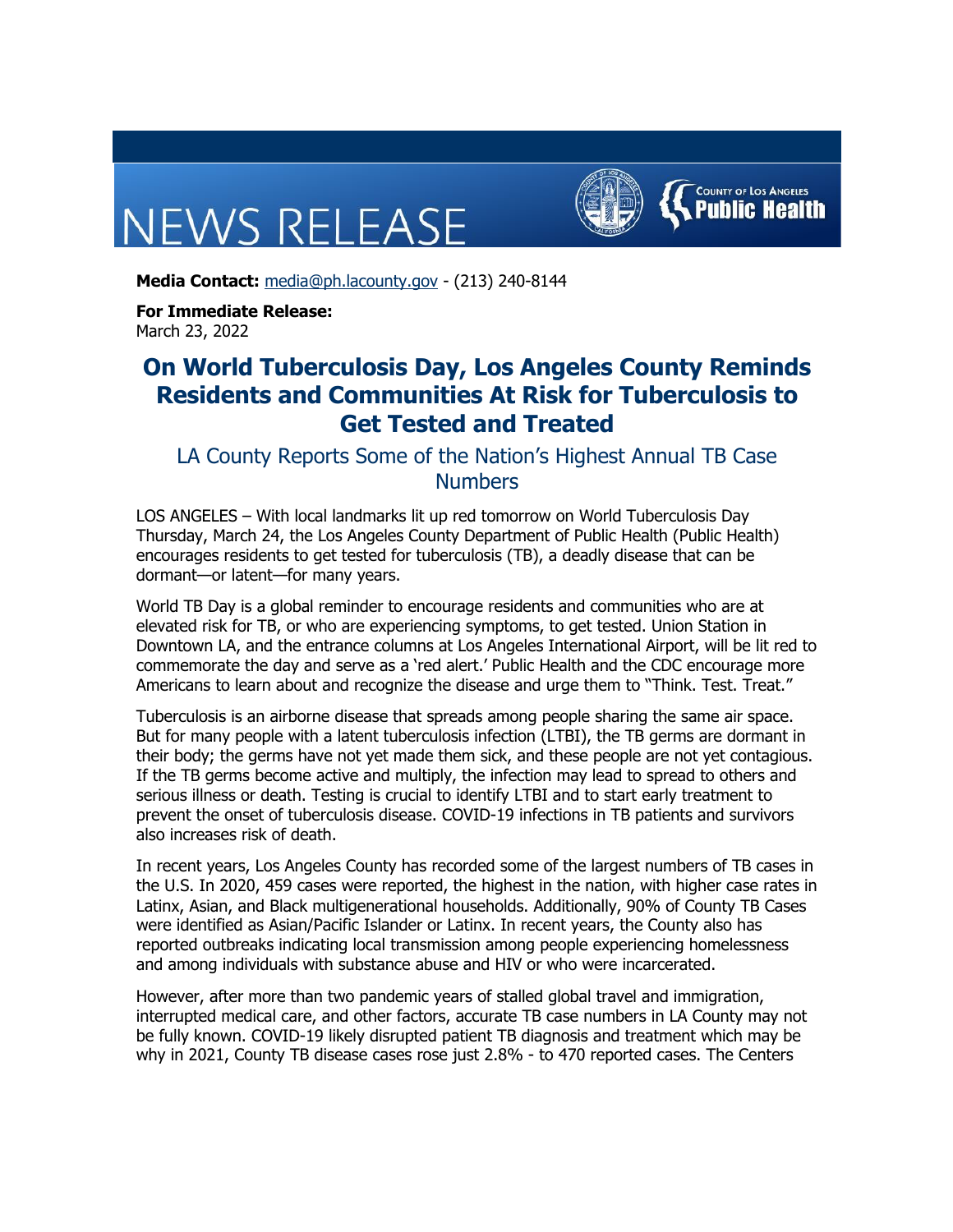for Disease Control and Prevention (CDC) estimates there are 708,640 cases of LTBI in the County, or about seven out of every 100 County residents.

An average of 12% of diagnosed cases in LA County die with TB annually. In 2020, the TB death rate increased to 17%. As a comparison, on average, 1.1% of County residents died from COVID-19 in 2020.

Anyone can get TB, but some communities are at higher risk because of where they were born or where they travel, as TB is especially prevalent in regions of Asia (including Vietnam, the Philippines, China) and parts of Latin America (including Mexico, Guatemala).

Public Health is focused on increasing TB testing and treatment to prevent the deadly impacts of TB, but many residents aren't aware of the need to get tested if they don't have symptoms or may not view TB as a deadly disease that is circulating in the County. Public Health is focusing on outreach and education with the Coalition to End TB in Los Angeles County – a network of community organizations, community healthcare providers, TB survivors, and state and national public health partners that plan and implement strategies to 'think, test, and treat' latent TB infection.

"Because TB can be 'slow-moving,' some people with active TB may not know they are infected, and it may take months or years for a diagnosis," said Dr. Barbara Ferrer, PhD, MPH, MEd, Director of Public Health. "Early detection and treatment are crucial in helping to prevent the disease from developing and spreading, especially in communities that are underresourced for medical and social services and are already hard-hit by the pandemic.

TB typically affects the lungs, but it may also affect the brain, kidneys, or the spine. Symptoms include feeling sick or weak, weight loss, fever, and night sweats. TB disease of the lungs includes symptoms of coughing, chest pain, and coughing up blood. When a person with tuberculosis disease coughs, sneezes, speaks, or sings, the TB germs can stay in the air for several hours, infecting others with TB.

To further raise awareness in higher-risk communities, the CDC is using trucks displaying LED signs lit up with TB information in multiple languages driving across LA County, including Filipino, Vietnamese and Chinese communities in the West San Gabriel Valley (including Monterey Park, Alhambra, San Gabriel, Rosemead, El Monte), the San Fernando Valley (including Panorama City, Northridge, North Hills, San Fernando), Glendale and Northeast L.A. (including Eagle Rock, Glassell Park), and the East San Gabriel Valley (including Hacienda Heights, Rowland Heights, West Covina).

To get tested, see Public Health's TB Control program website at [ph.lacounty.gov/tb](https://lnks.gd/l/eyJhbGciOiJIUzI1NiJ9.eyJidWxsZXRpbl9saW5rX2lkIjoxMDAsInVyaSI6ImJwMjpjbGljayIsImJ1bGxldGluX2lkIjoiMjAyMjAzMjMuNTUzNjM0ODEiLCJ1cmwiOiJodHRwOi8vcGgubGFjb3VudHkuZ292L3RiLz91dG1fY29udGVudD0mdXRtX21lZGl1bT1lbWFpbCZ1dG1fbmFtZT0mdXRtX3NvdXJjZT1nb3ZkZWxpdmVyeSZ1dG1fdGVybT0ifQ.eFgoN9xlW0YFDrsgH4o2T6PCWSY-LuY3A2bZ_tXQIqY/s/860006958/br/128558160160-l), talk to your healthcare provider, or if you don't have health insurance visit [dhs.laounty.gov/my](https://lnks.gd/l/eyJhbGciOiJIUzI1NiJ9.eyJidWxsZXRpbl9saW5rX2lkIjoxMDEsInVyaSI6ImJwMjpjbGljayIsImJ1bGxldGluX2lkIjoiMjAyMjAzMjMuNTUzNjM0ODEiLCJ1cmwiOiJodHRwczovL2Rocy5sYWNvdW50eS5nb3YvbXktaGVhbHRoLWxhLz91dG1fY29udGVudD0mdXRtX21lZGl1bT1lbWFpbCZ1dG1fbmFtZT0mdXRtX3NvdXJjZT1nb3ZkZWxpdmVyeSZ1dG1fdGVybT0ifQ.jQMa9syFtGaob_bPhVu5d8gBPwrCR1VxHDeeTgTKEdE/s/860006958/br/128558160160-l)[health-la/](https://lnks.gd/l/eyJhbGciOiJIUzI1NiJ9.eyJidWxsZXRpbl9saW5rX2lkIjoxMDEsInVyaSI6ImJwMjpjbGljayIsImJ1bGxldGluX2lkIjoiMjAyMjAzMjMuNTUzNjM0ODEiLCJ1cmwiOiJodHRwczovL2Rocy5sYWNvdW50eS5nb3YvbXktaGVhbHRoLWxhLz91dG1fY29udGVudD0mdXRtX21lZGl1bT1lbWFpbCZ1dG1fbmFtZT0mdXRtX3NvdXJjZT1nb3ZkZWxpdmVyeSZ1dG1fdGVybT0ifQ.jQMa9syFtGaob_bPhVu5d8gBPwrCR1VxHDeeTgTKEdE/s/860006958/br/128558160160-l). Testing is also available at Public Health Centers in Lancaster (661 471-4861), Pacoima (818 896-1903) and Monrovia (626 256-1600). Other clinics can be found at [http://publichealth.lacounty.gov/chs/phcenters.htm](https://lnks.gd/l/eyJhbGciOiJIUzI1NiJ9.eyJidWxsZXRpbl9saW5rX2lkIjoxMDIsInVyaSI6ImJwMjpjbGljayIsImJ1bGxldGluX2lkIjoiMjAyMjAzMjMuNTUzNjM0ODEiLCJ1cmwiOiJodHRwOi8vcHVibGljaGVhbHRoLmxhY291bnR5Lmdvdi9jaHMvcGhjZW50ZXJzLmh0bT91dG1fY29udGVudD0mdXRtX21lZGl1bT1lbWFpbCZ1dG1fbmFtZT0mdXRtX3NvdXJjZT1nb3ZkZWxpdmVyeSZ1dG1fdGVybT0ifQ.GHw96i8eJygBZF0w8U-bi-UQumnj1m3C0iap5gCcivw/s/860006958/br/128558160160-l).